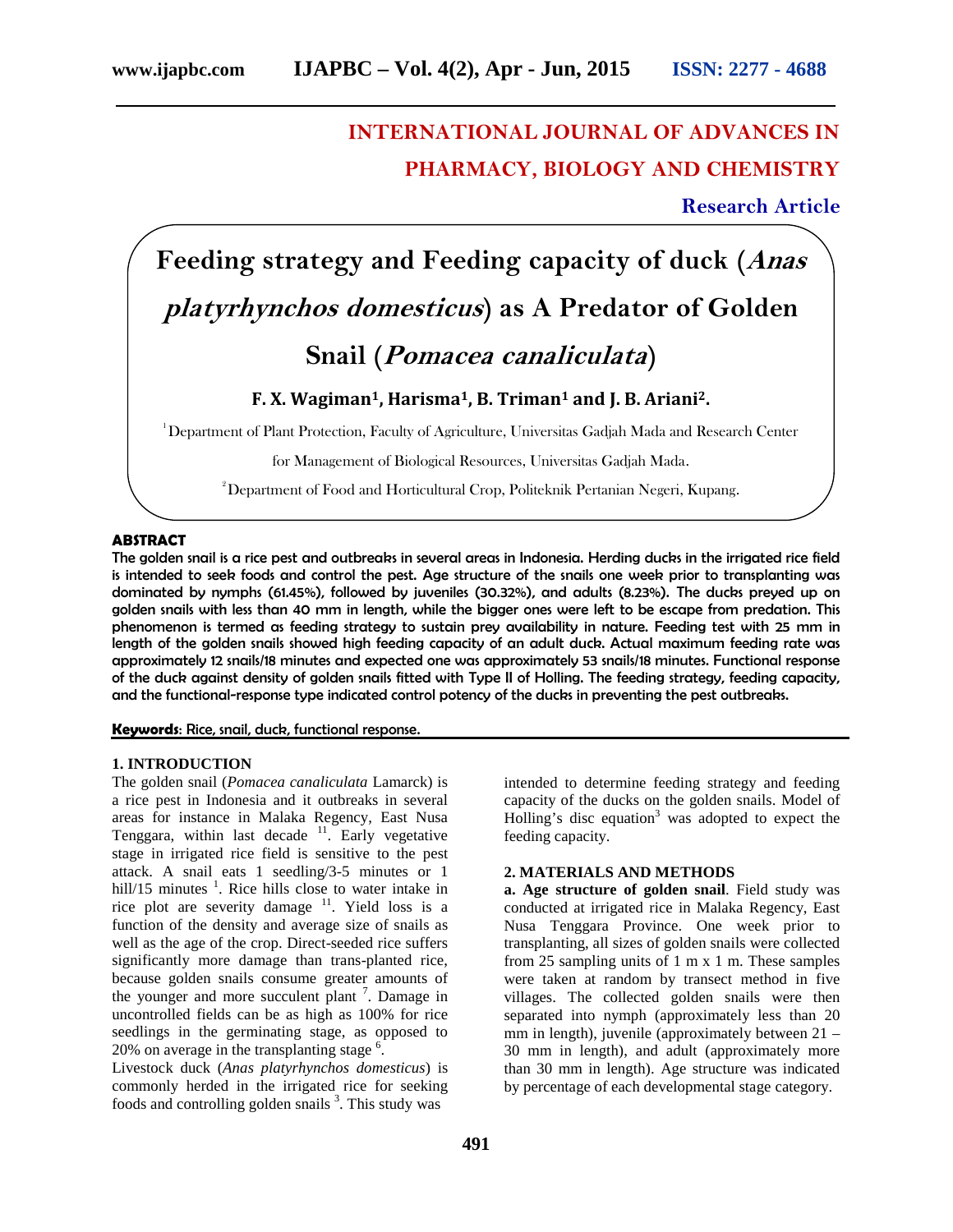**b. Choice test of prey size.** The suitable body size of golden snail as a prey for ducks was determined by allowing the ducks to eat up on various sizes of the prey. Length of the golden snails varied from approximately  $2 - 70$  mm, the elder the snails the longer their body length. Therefore, the tested golden-snails were categorized into five classes; 21 – 30, 31 - 40, 41– 50, 51– 60, 61 - 70 mm in length. Each class contained 50 snails. Body length, diameter, and weight of all individuals of the golden snails for each class were individually measured. The 15 months old ducks were used in this study. The tested ducks were allowed to eat on ordinary feed until getting saturation in the morning, and not feeding anymore for 8 hours latter prior to run experiment in the afternoon. The experimental arena was a cage with 100 cm length x 50 cm wide x 100 cm high in size. Five adult ducks were kept in the cage for 30 minutes before running experiment, and then 50 snails - a mixture of all class sizes containing 10 snails of each class – were offered in the cage. The ducks were allowed to prey up the snails. Feeding period was recorded from start until stop feeding. Number of snails that escaped from predation was counted. The experiment was run five times using different duck individuals. The most suitable prey size was the largest class at which 100% of golden snail was eaten.

**c. Feeding rate and functional response tests.** Actual and expected maximum feeding capability of an individual duck on the golden snail was determined such as follows. The suitable size of golden snail was used to determine maximum prey consumed by ducks. The tested duck characteristics and experimental arena were similar to those that used for choice test of prey size. An individual duck was kept into the cage for 30 minutes before experiment. Fifty snails were placed into the cage and the duck was allowed to prey up until getting saturation and stop to eat. Feeding period was recorded from start until stop to eat. The experiment was run five times using different duck individuals. The actual maximum feeding rate was determined by counting number of the rest snails. Meanwhile, the expected maximum feeding rate was calculated by applying analyses of functional response of the ducks against the golden snail.

Functional response is change in the rate of exploitation of prey by an individual predator as a result of a change in prey density  $5$ . Holling's functional response type and expected maximum feeding rate were determined. Protocol used for previous feeding rate test was applied except on prey number that was varied definitely. Series density of

available prey  $(N_t)$  was made by dividing or multiplying the observed maximum feeding rate with 0.5 factor; resulting 3, 6, 9, 12, 15, 18, 21, 24 snails. Referred to time period for satisfied feeding, total time  $(T_t)$  of predation was 18 minutes. Actual number of prey eaten  $(N_a)$  was recorded and the expected one was determined.

The Holling disc equation  $5$ :

 $N_e = a' T_t N_t/(1+a' T_h N_t)$ 

where  $N_e$  = Expected number of prey eaten.  $N_t$  = Total number of available prey.  $T_t$  = Total time for predator allowed to search, cupture, and feed.  $T<sub>h</sub>$  = Handling time, a time period for a single predator catching and feeding a single prey.  $a'$  = Feeding rate, number of prey eaten per unit of time.

Values of  $T<sub>h</sub>$  and a' were calculated by developing linear regression of

 $Y = + X. N_a/N_t = a'T_t - a'T_hN_a.$  =  $a'T_t. a' = /T_t.$  $= -a^T E_h$ .  $T_h = \sqrt{-a^T}$ .

 $N_e$  maximum=Tt/Th.  $N_a$  = Actual number of prey eaten.  $N_t$  was then plotted against  $N_e$  to determine type of functional response.

#### **3. RESULTS AND DISCUSSION**

The existing golden snail in Malaka Regency, East Nusa Tenggara Province, is likely similar to those in Java. However, morphological variation such as wide and number of bands has never been assessed yet. It was reported that variation in water depth had significant influence on the variation in the number of bands and the average band width <sup>4</sup>.

#### **a. Age structure of golden snail**

The golden snails were observed on 21 out of 25 sample units. The density ranged from one to 95 snails and  $29 \pm 30$  snails/m<sup>2</sup> in average. Age structure was indicated by various body sizes of golden snails (Figure 1). Out of total collected 729 snails, it was dominated by nymphs, followed by juveniles and adults (Figure 2). It seemed that nymphs from a breeding site floated and followed irrigated-water flow which entered to a rice plot. In context of control with duck, the body size of golden snails is important to take into account for determining the predator efficiency.

#### **b. Suitable prey size**

Amongst five classes of golden-snail body-size, 100% feeding rate was only observed on snails with up to 30 mm in length (Table 1). This size was the most suitable for feeding test. Some tested ducks were able to prey 58% of golden snails with 34.4 mm in length. The third class of golden snails – more than 40 mm in length - was rejected because the prey was too big. It implies that when the ducks are foraging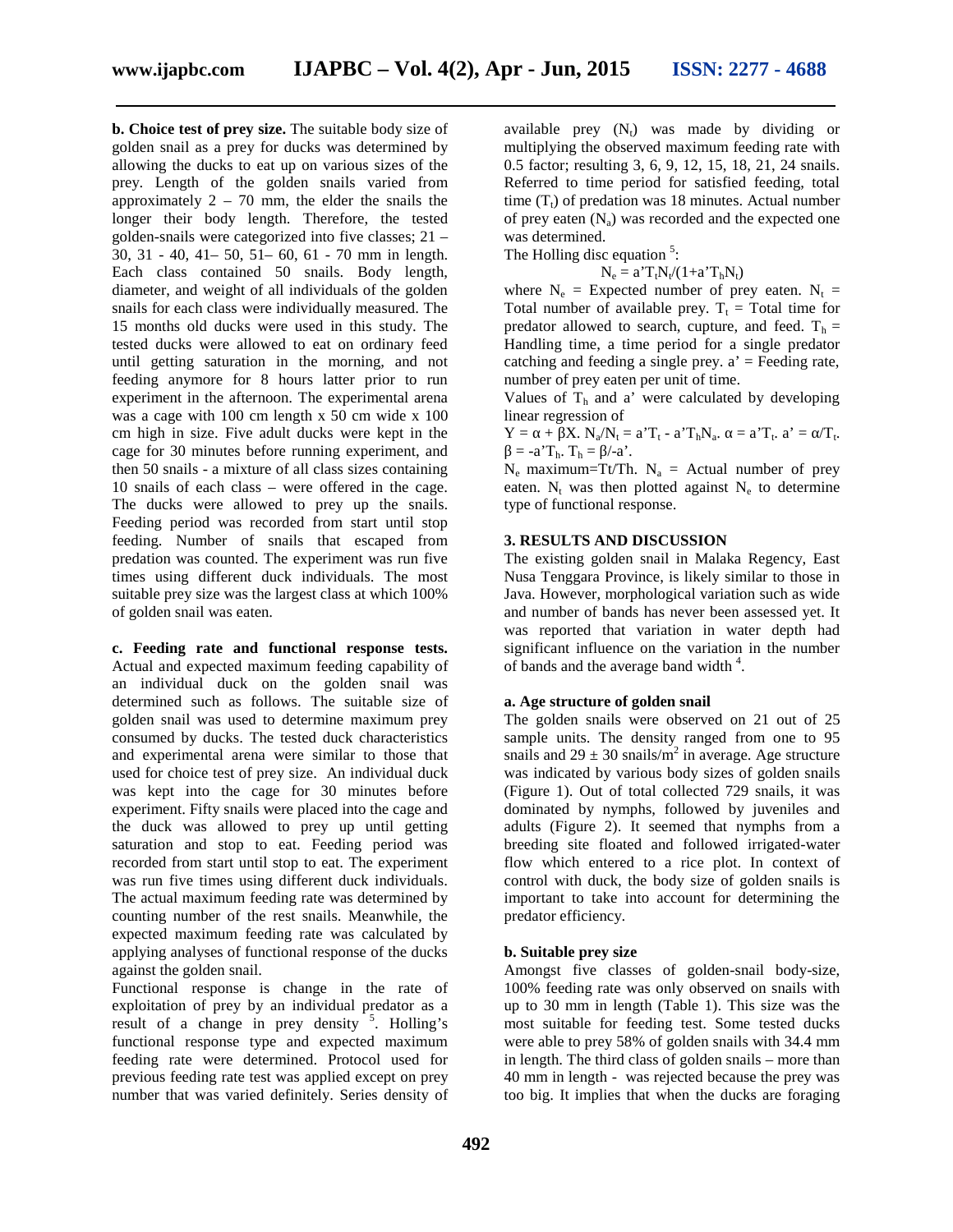the snails in a rice field, big size of snails (>40 mm in length) will probably be left. It was reported that control techniques for the golden snails  $(2 \text{ snails/m}^2)$ in wet season) by pasturing 200 ducks/ha for two days, 8 hours/day, and associated labor of 32 hr/ha, 1 duck herder for each 100 ducks, the success rate was 89%. The rest of 11% of golden snails might be left to be alive at rice field  $8$ .

The golden snails that are escape from predation may be a little number and will reproduce for new generations. This phenomenon is termed as feeding strategy made by the predator to sustain prey availability for future time.

Farmers may not allow many golden snails existing at their rice field. Golden snail can be used for food or feed. The big one is best because contain more meat than the small one. Integration between herding ducks and hand picking may be a compatible method for the pest control.

#### **c. Maximum feeding rate and functional response.**

Feeding capacity is one of desired attribute of good biological control agent. This study revealed that an adult duck showed actual maximum feeding rate as many as  $12.20 \pm 5.85$  snails/17.6 minutes (Table 2). Actual feeding rates  $(N_a)$  of a duck within 18 minutes on series of prey density were 3, 6, 9, 12, 13, 15, 16, and 17 snails/18 minutes, respectively. Analyses of linear regression

 $Y = + X$  resulting  $Y = 1.125959 - 0.02124X$ , hence, = 1.125959 and = – 0.02124. a' =  $/T_t$  = 1.125959/18 = 0,062553 snails/minute.  $T_h = /-a' = 0.02124/-0.062553 = 0.339629$  minutes/snail.

N<sup>e</sup> was then calculated with Holling disc equation and the results were 3, 6, 9, 11, 13, 15, 16, and 18 snails/18 minutes, respectively. The actual prey eaten  $(N_a)$  and expected prey eaten  $(N_e)$  were not significantly different ( $P = 0.46$ ). N<sub>e</sub> maximum was approximately 53 snails. The expected maximum feeding rate was approximately four times as compared with the actual one. The actual feeding rate was as biological basic, while the expected was mathematical basic with assumption that all the prescribed time for feeding. For predicting predator potency the actual feeding rate is more appropriate  $11$ . When  $N_t$  was plotted against  $N_e$  and  $N_a$  (Figure-3) the trend line fitted with functional response Type II of Holling. The duck's functional response to changes in golden snail density is an important component of

population regulation. At low prey densities, predators spend most of their time on search, whereas at high prey densities, predators spend most of their time on prey handling. Plateau represents predator saturation. Prey mortality declines with prey density. Predators of this type cause maximum mortality at low prey density<sup>5</sup>. It implies that the ducks may play an important role in preventing the golden snail outbreak by killing nymphs and juveniles in low density at initial colonization. Feeding strategy and feeding capacity described in this study support the use of ducks for controlling outbreaks of golden snails in irrigated rice. The studies revealed that adult ducks were potential predator of golden snails.

Herding ducks combined with hand-removal and use of botanical molluscicide may a good strategy in controlling the pest. Hand-removal effectiveness was demonstrated by trial on a pond. The hand-removal program is successful and snails had been nearly eradicated from the relatively isolated pond. Compared with chemical methods, control was achieved with lower monetary cost and less ecological risk  $2$ . Combined crude extracts of *Sandoricum vidalii* fruit and barks of *Harpulia arborea* and *Parkia* sp. are effective organic molluscicide that effectively control golden apple snail (*P. canaliculata*) 9 .

#### **4. CONCLUSION**

A week prior to rice transplanting, colonies of golden snails was dominated by nymphs (61.45%), followed by juveniles (30.32%), and adults (8.23%). Under the experimental condition at which preys were offered in arena of a cage, observed maximum feeding rate of an adult duck was approximately 12 and expected one was approximately 53 juvenile snails within 18 minutes. To leave behind undesirable golden snail with more than 40 mm in length was a feeding strategy made by the ducks to sustain availability of their food in nature. Functional response of duck against density of golden snail fitted with Type II of Holling. The duck is prospective to be exploited for biological control agent against this pest.

#### **5. ACKNOWLEDGEMENTS**

This research was sponsored by Universitas Gadjah Mada Project No. LPPM-UGM/391/LIT/2014, March  $3<sup>rd</sup>$ , 2014.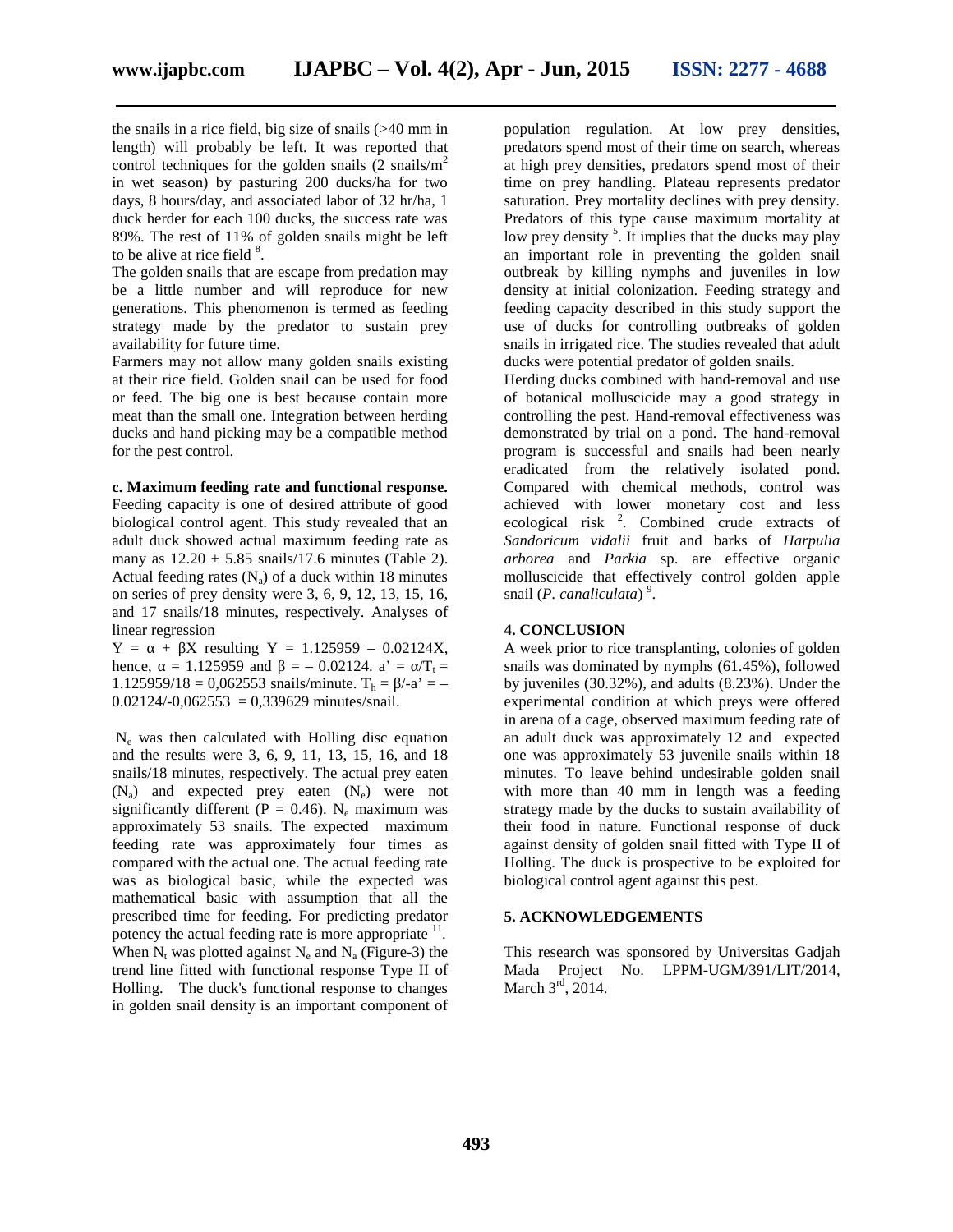| тане г.                                                          |                  |                                     |                  |                      |          |  |  |
|------------------------------------------------------------------|------------------|-------------------------------------|------------------|----------------------|----------|--|--|
| Description and percentage of preyed golden snails by adult duck |                  |                                     |                  |                      |          |  |  |
| Golden snails                                                    |                  |                                     |                  |                      |          |  |  |
| Length, mm                                                       |                  | Mean Weight, g<br>Mean Diameter, mm |                  | <b>Numbers</b>       |          |  |  |
| Class                                                            | Mean             |                                     |                  | Offered, individuals | Preved,% |  |  |
| $21 - 30$                                                        | $25.94 \pm 0.95$ | $17.22 \pm 0.87$                    | $4.58 \pm 0.38$  | 50                   | 100      |  |  |
| $31-40$                                                          | $34.36 \pm 1.17$ | $23.40 \pm 1.59$                    | $10.05 \pm 0.69$ | 50                   | 58       |  |  |
| $41-50$                                                          | $45.68 \pm 1.15$ | $32.56 \pm 1.18$                    | $23.19 \pm 1.09$ | 50                   | $\Omega$ |  |  |
| 51-60                                                            | $55.54 \pm 0.69$ | $38.58 \pm 3.28$                    | $40.50 \pm 1.89$ | 50                   | $\Omega$ |  |  |
| 61-70                                                            | $64.68 \pm 0.56$ | $44.54 \pm 3.82$                    | $61.57 \pm 1.73$ | 50                   | $\Omega$ |  |  |

**Table 1.**

| Table 2.                                                        |  |
|-----------------------------------------------------------------|--|
| Observed maximum feeding rate of an adult duck on golden snails |  |

| Description of golden snails | Average                                      |  |
|------------------------------|----------------------------------------------|--|
| Length                       | $24.16 \pm 0.52$ mm                          |  |
| Diameter                     | $16.64 \pm 0.48$ mm                          |  |
| Weight                       | $3.79 \pm 0.24$ g                            |  |
| Maximum actual feeding rate  | $12.20 \pm 5.85$ snails; $24.40 \pm 11.70$ % |  |
| Feeding time period          | $17.6 \pm 1.49$ minutes                      |  |



**Figure 1**

**A colony of golden snail existing on irrigated rice field in Malaka Regency, East Nusa Tenggara Province**



**Age structure of golden snail; nymph approximately < 10 mm, juvenile 11 - 30 mm, and adult > 30 mm**